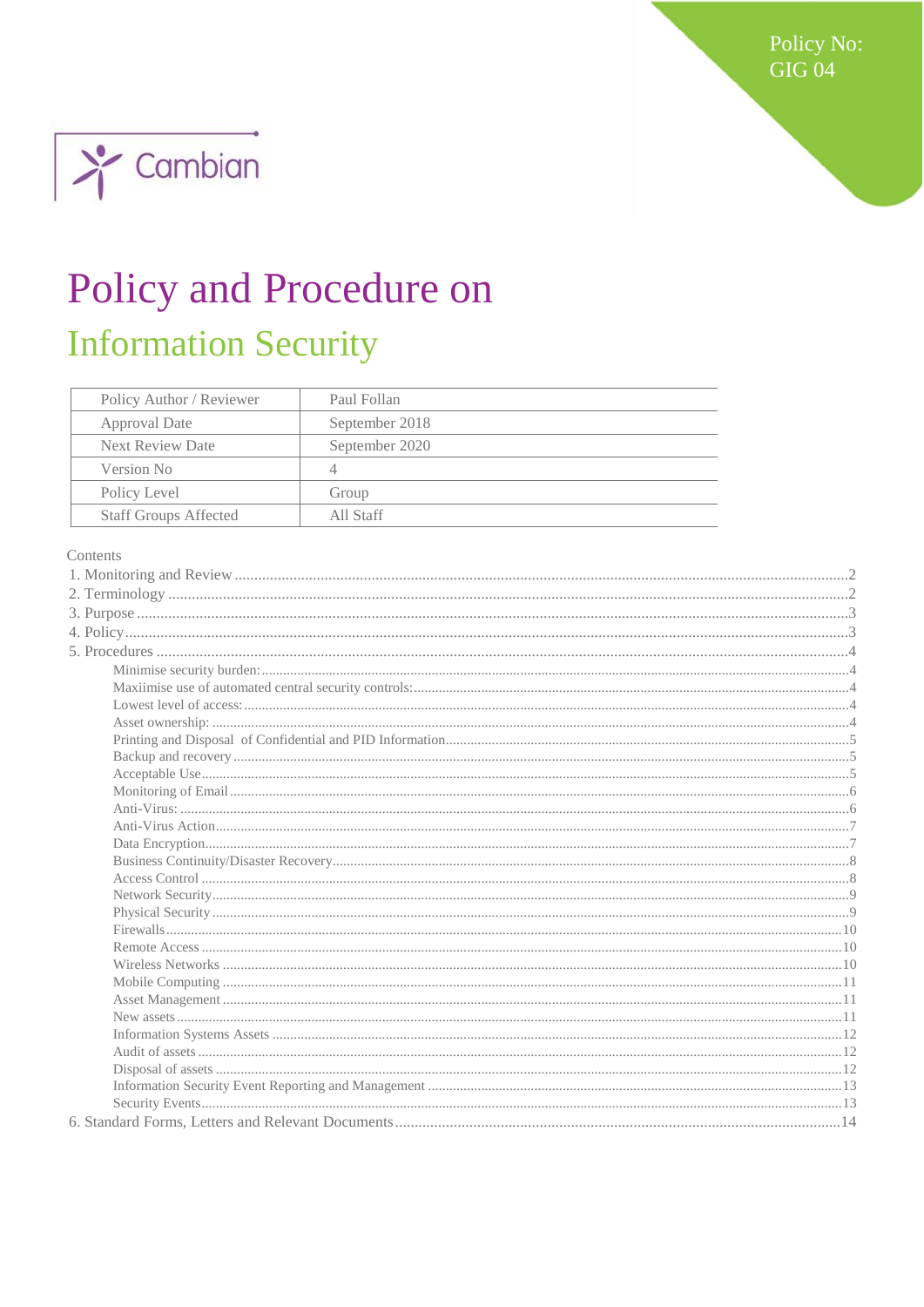

# <span id="page-1-0"></span>1. Monitoring and Review

1.1. The Proprietor will undertake a formal review of this policy for the purpose of monitoring and of the efficiency with which the related duties have been discharged, by no later than two years from the date of approval shown above, or earlier if significant changes to the systems and arrangements take place, or if legislation, regulatory requirements or best practice guidelines so require.

Signed:

Anne Marie Carrie Proprietor, Cambian Group September 2018

## <span id="page-1-1"></span>2. Terminology

|      | Our aim is to use consistent terminology throughout this policy and all supporting documentation as follows: |  |  |  |  |
|------|--------------------------------------------------------------------------------------------------------------|--|--|--|--|
| 2.1. |                                                                                                              |  |  |  |  |
|      |                                                                                                              |  |  |  |  |
|      |                                                                                                              |  |  |  |  |

| 'Establishment' or 'Location                    | this is a generic term which means the Children's<br>Home/school/college.                                                                                          |
|-------------------------------------------------|--------------------------------------------------------------------------------------------------------------------------------------------------------------------|
| Individual                                      | means any child or young person under the age of 18 or young<br>adult between the ages of 18 and 25.                                                               |
| Service Head / Head of Service                  | This is the senior person with overall responsibility for the<br>Location                                                                                          |
| Key Worker                                      | Members of staff that have special responsibility for Individuals<br>residing at or attending the Establishment.                                                   |
| Parent, Carer, Guardian                         | means parent or person with Parental Responsibility                                                                                                                |
| <b>Regulatory Authority</b>                     | Regulatory Authority is the generic term used in this policy to<br>describe the independent regulatory body responsible for inspecting<br>and regulating services. |
| Social Worker                                   | This means the worker allocated to the child/family. If there is no<br>allocated worker, the Duty Social Worker or Team Manager is<br>responsible.                 |
| Placing Authority                               | Placing Authority means the local authority/agency responsible for<br>placing the child or commissioning the service                                               |
| <b>Staff</b>                                    | Means full or part-time employees of Cambian, agency workers,<br>bank workers, contract workers and volunteers.                                                    |
| $\mathbf{X} \mathbf{Y} = \mathbf{X} \mathbf{Y}$ | $\odot$ C <sub>ran</sub> ting C <sub>rant</sub> DI C 2014<br>$\lambda$ and an extended to the CD and TP-11.                                                        |

Print Date: 19-Sept18 Page 2 of 14

Version: 4 ® Cambian Group PLC 2014 Approved by: Paul Follan Next Review Date: Sept 2020 Policy Name: Information Security Date: Sept 2018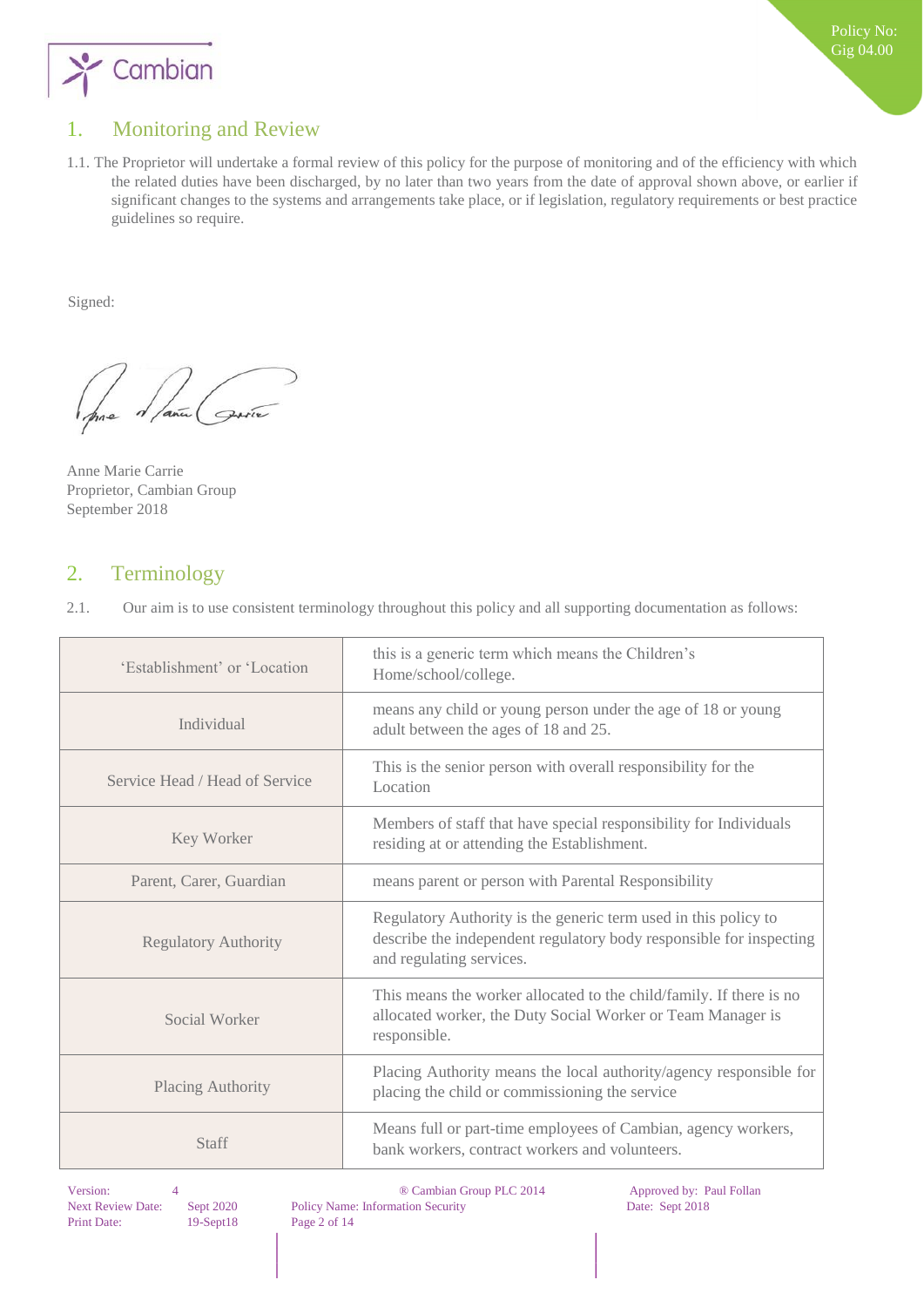

# <span id="page-2-0"></span>**Purpose**

- 3.1. This policy deals with information security and how it applies to all the appropriate activities throughout the Group and its Locations
- 3.2. This policy has been approved by and applies to Cambian Group Plc and its direct and indirect subsidiaries and references to the "Cambian Group" shall be construed as referring to all such companies.
- 3.3. Its affects all staff.
- 3.4.Make sure that you are familiar with the detail and what is expected of you under the policy.
- 3.5. The purpose of the policy is to ensure that Cambian has practical measures in place to support its compliance with the Data Protection Act and such extensions to the scope of that act as are covered by the recommendations of the Caldicott Report (1997) and to ensure that Cambian's information and IT assets are to be made secure and protected from harm from whatever source.
- 3.6. It is intended to safeguard the interests of Cambian's residents and employees by protecting them from access to unsuitable material access through Cambian's IT systems and to protect Cambian's own interests.
- 3.7. It also sets out the steps which must be undertaken in the case that there is any actual, suspected or possible breach of security.
- 3.8. The aim of the policy is to ensure the security and confidentiality of all information assets, information systems, applications, networks and hardware owned or controlled by Cambian. This will be achieved by:
	- Ensuring that all employees are aware of and comply with relevant legislation and principles
	- Ensuring that IT Department employees understand the need for security and confidentiality of data and that a culture of security is developed and enhanced.
- 3.9. Cambian will take seriously any actual, attempted or suspected infringement of the policies in this and other documents, and may take disciplinary action against any employee acting or attempting to act in breach of them.

## <span id="page-2-1"></span>4. Policy

- 4.1. This document sets out the Information Security Policy which applies within the IT operational area of Cambian group. It contains the policy and practical information relating to Asset Management, Access Control, Network Security, Mobile Computing and Information Security Event reporting and management.
- 4.2. This document should also be considered in the context of the overall Information Governance framework of policies.
- 4.3. Whilst the separate policy document GIG 07 Information Acceptable Use Policy (AUP) is targeted at all of Cambian's IT users, this document should be seen as complementary to it and provides details of the underlying policy and the environment on which the AUP is based. This document is therefore aimed primarily at the IT Department, who are responsible for providing the necessary tools and controls to enable the requirements of the AUP to be satisfied.
- 4.4. The IT Department employees are also bound by the separate GIG 7 Information Systems AUP, and the provisions of this document should be considered supplementary to and not replacing the provisions of that document. This document does not restate the provisions of the AUP except insofar as it describes the manner in which the technical aspects of that policy are brought about.
- 4.5. These policy and procedures apply to all information, information systems, networks and applications at all Cambian establishments, to all Cambian employees and system users and to any third party Service Providers used by Cambian.
- 4.6. In this document the term 'employees' should be understood to mean Cambian permanent employees and any contracting or temporary employees or service providers.

| Version:                 | 4 |             |
|--------------------------|---|-------------|
| <b>Next Review Date:</b> |   | Sept 2020   |
| <b>Print Date:</b>       |   | $19-Sept18$ |

® Cambian Group PLC 2014 Approved by: Paul Follan Policy Name: Information Security Date: Sept 2018 8 Page 3 of 14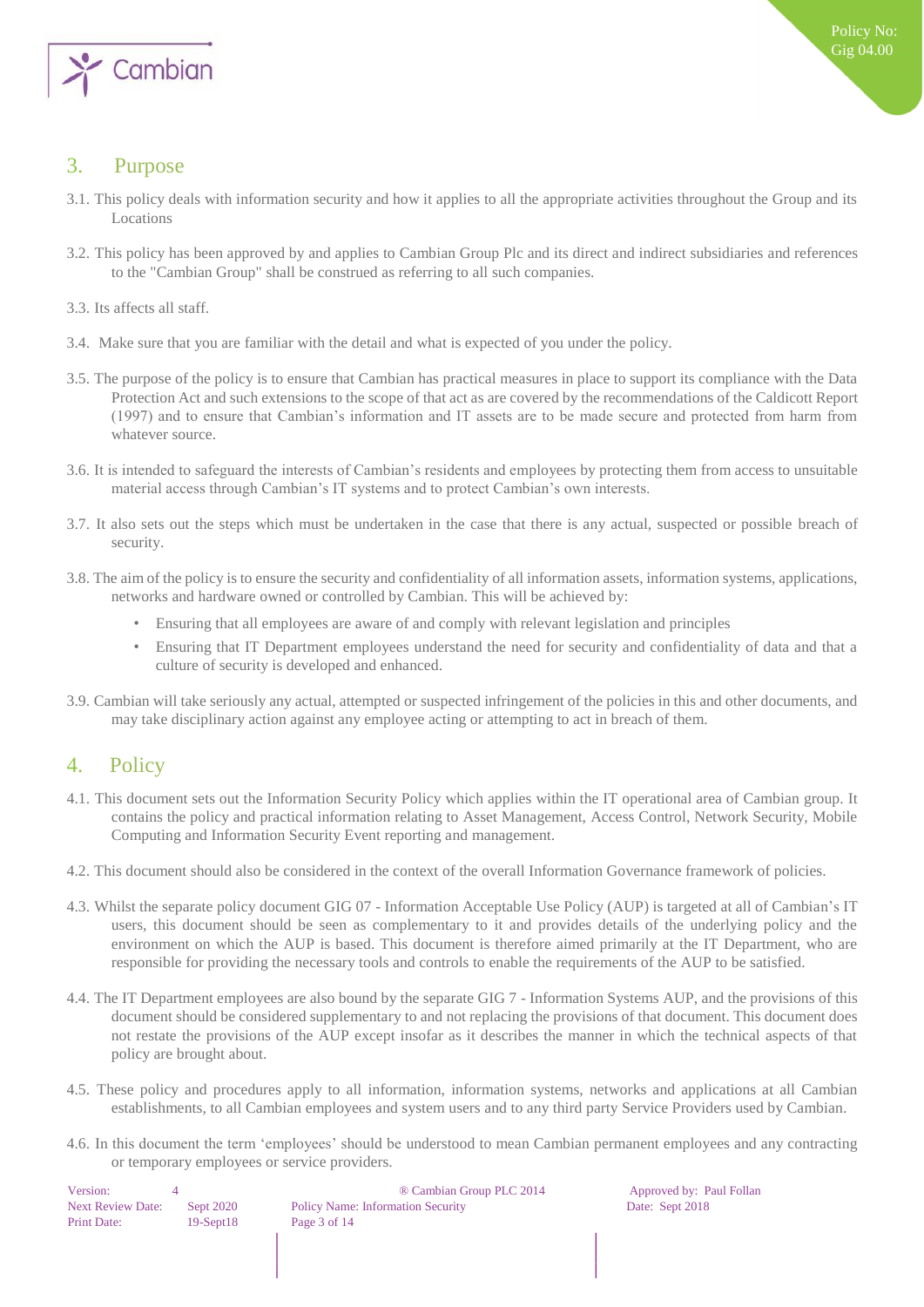

- 4.7.Responsibility for Information Security lies with the Senior Information Risk Officer and the Information Governance Steering Group.
- 4.8. Responsibility for implementation and maintenance of this policy lies with the Information Security Manager.
- 4.9. Responsibility for the security of specific IT and Information Assets lies with the designated owner of the asset.
- 4.10. Responsibility for the practical implementation of the policies in this document lies with individual members of the IT Department charged with carrying out specific tasks. Please note that responsibilities will apply to local ICT Technicians, Central IT Personnel and ITLAB Technical Staff.
- 4.11. Responsibility for management of Security events varies depending on the nature and severity of the incident. For lowlevel incidents, such as software malfunctions, these may be managed at the IT Helpdesk level. For more serious events, the Information Security Manager, Data Protection Officer, Caldicott Guardian or SIRO may take responsibility. The procedure for Information Security Event Reporting and Management is below.

## <span id="page-3-0"></span>5. Procedures

5.1. Cambian's right of access to data and systems: Cambian retains the right to access and monitor any and all data on any of its systems in any and all of the applications on those systems. It furthermore retains the right to make use of monitoring and auditing software to support this right.

<span id="page-3-1"></span>Minimise security burden:

5.2. Security measures should be as simple and transparent to users as is possible commensurate with the threat they are intended to combat. For example, the fewer IDs and passwords a user must remember, the less the risk that they will have to write them down.

<span id="page-3-2"></span>Maximise use of automated central security controls:

5.3. Cambian uses Microsoft Active Directory which has the capability of providing a high degree of control over access to a variety of assets. Where possible, automated processes should be used to ensure, for example, that user passwords are changed on a periodic, systematic basis, and that passwords conform to the company's standards.

<span id="page-3-3"></span>Lowest level of access:

- 5.4. All system users, especially those in IT, should access systems with the lowest level (i.e. least functionality) of access commensurate with carrying out the specific task. IT system users who require elevated access to systems for specific purposes should use that access only when they are actually carrying out some function which requires this form of access and as soon as the task is finished, should sign off and revert to normal access. In addition, any vendor- provided IDs and default passwords which are set when software is delivered or installed should be removed or disabled before the system commences use.
- 5.5. Service User access to Cambian Data is to be strictly controlled and monitored. Service users are to be denied access on all Data shares and directory structures where they explicitly do not require access. All Service users are to be granted membership of the AD Group GG CES Service Users (Children Services)

#### <span id="page-3-4"></span>Asset ownership:

5.6. All information assets have designated owners who are responsible for preserving the integrity and security of those assets for which they are responsible. They form the first line of defence against security compromises and it is usually the case that the faster the reaction to a security issue, the less the effect.

Version: 4 8 8 º Cambian Group PLC 2014 Approved by: Paul Follan Next Review Date: Sept 2020 Policy Name: Information Security Date: Sept 2018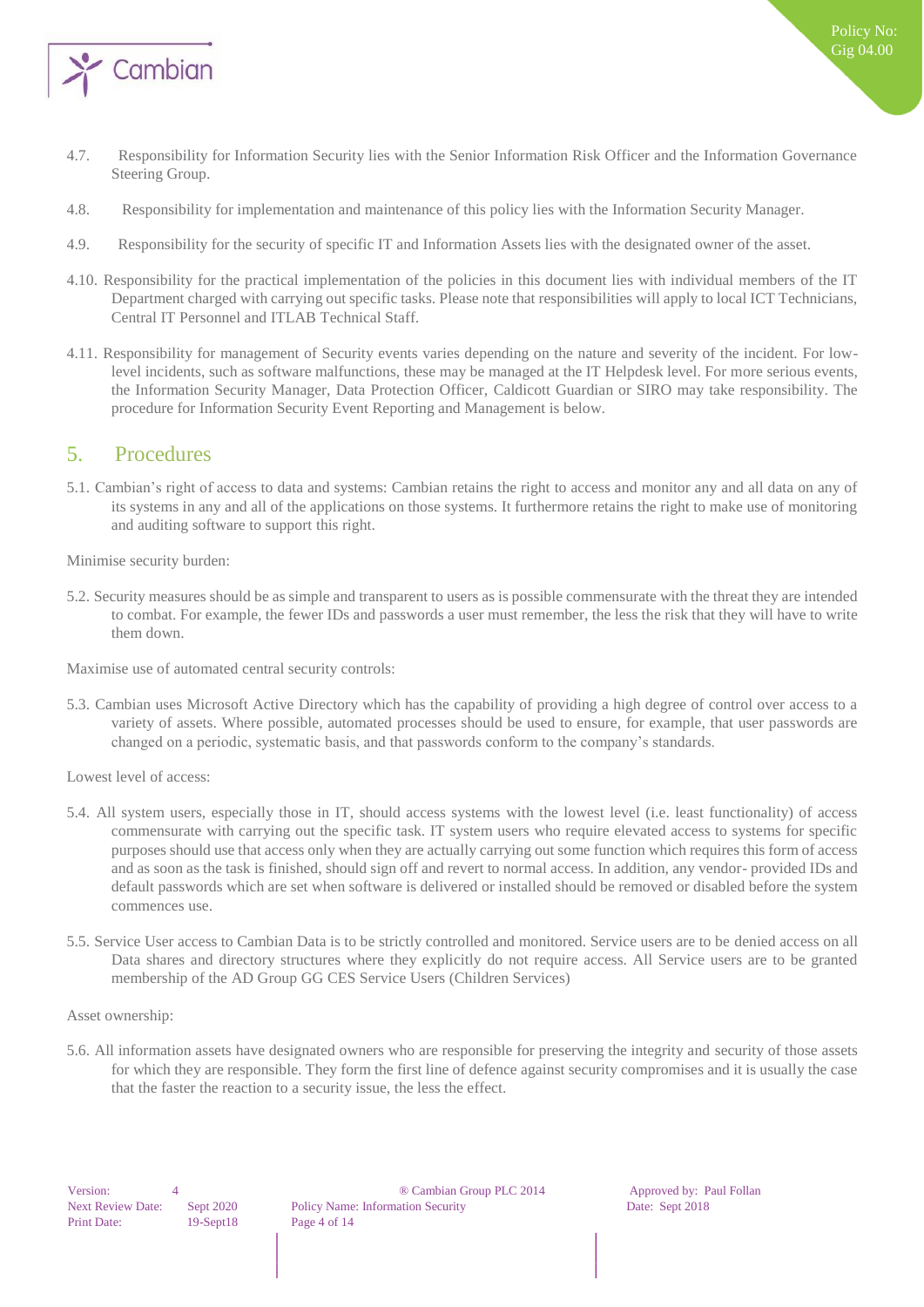

<span id="page-4-0"></span>Printing and Disposal of Confidential and PID Information

- 5.7. Computer based information which is confidential or contains Personal Identifiable Information should only be printed when it is essential to do so.
- 5.8. Information which is printed should not be left unattended at a printer for viewing by other persons.
- 5.9. Where staff are linked to more than one printer they must check documents are being sent to the correct printer. Where secure print functionality is available this must be used. Never send documents to a printer in a common area open to the public or unauthorised people without using the secure print function.
- 5.10. Printed information is always to be treated with appropriate levels of security and never left for viewing by unauthorized persons.
- 5.11. Unwanted Printed material containing confidential or PID information is to be disposed of securely either by shredding in the provided facilities or placing in the confidential waste paper destruction facilities.
- 5.12. Confidential or PID data is never to be disposed of in waste paper bins.
- 5.13. In the event that Confidential or PID information is found disposed of within inappropriate waste disposal facilities the matter is to be raised with a Senior Member of Staff
- <span id="page-4-1"></span>Backup and recovery
- 5.14. All data contained on Cambian's in-house systems will be backed up as often as necessary to ensure that the business of Cambian is not significantly disrupted by failures within a system. Data backups will be carried out to both disk (SAN) and tape as appropriate. Data backup are routines are managed by ITLab
- 5.15. Data stored on individual File + Print Servers located at schools and hospitals are to be backed up daily (Mon-Thu) to the core data centre. This function is the responsibility of ITLAB, however periodical checks by ICT Technicians/Central IT Staff are to occur to ensure that data backup routines are as expected with no loss of data. ITLAB will maintain electronic records to identify success/fail of core and local server backup routines.
- 5.16. Daily copies of Backups are held on disk/tape as necessary at the data centre. A weekly tape backup of data is held off site at Iron Mountain secure data facilities.
- 5.17. A log of backups and recoveries will be maintained and all media will be marked in an unambiguous manner to ensure the correct sequence is followed.
- 5.18. Backup procedures should be tested periodically on a random basis, but with no longer than 2 months between tests. This will consist of carrying out a restoration of random files to a designated directory. These tests will be carried out by Cambian's nominated IT Services subcontractor (Currently ITLAB) and the results made known during quarterly Service Support Meetings.
- 5.19. Only IT Department employees or their nominated sub-contractors may undertake restoration of data.

<span id="page-4-2"></span>Acceptable Use

5.20. Cambian expects all its employees to use computers reasonably and for the purposes only of Cambian business. All users of Cambian computer systems must note that the Computer Misuse Act 1990 makes it a criminal offence for an unauthorized person to illegally access, attempt such access or misuse a computer.

5.21. Monitoring acceptable use: Cambian will implement and monitor IT systems usage through software which will:

- Monitor internet access made from any of its computers, whether these are used in-house or as part of its mobile inventory.
- Monitor general enduser computer activity as authorised by the CEO in support of internal investigations

| Version:                 |             | ® Cambian Group PLC 2014                 | Approved by: Paul Follan |
|--------------------------|-------------|------------------------------------------|--------------------------|
| <b>Next Review Date:</b> | Sept 2020   | <b>Policy Name: Information Security</b> | Date: Sept 2018          |
| Print Date:              | $19-Sept18$ | Page 5 of 14                             |                          |
|                          |             |                                          |                          |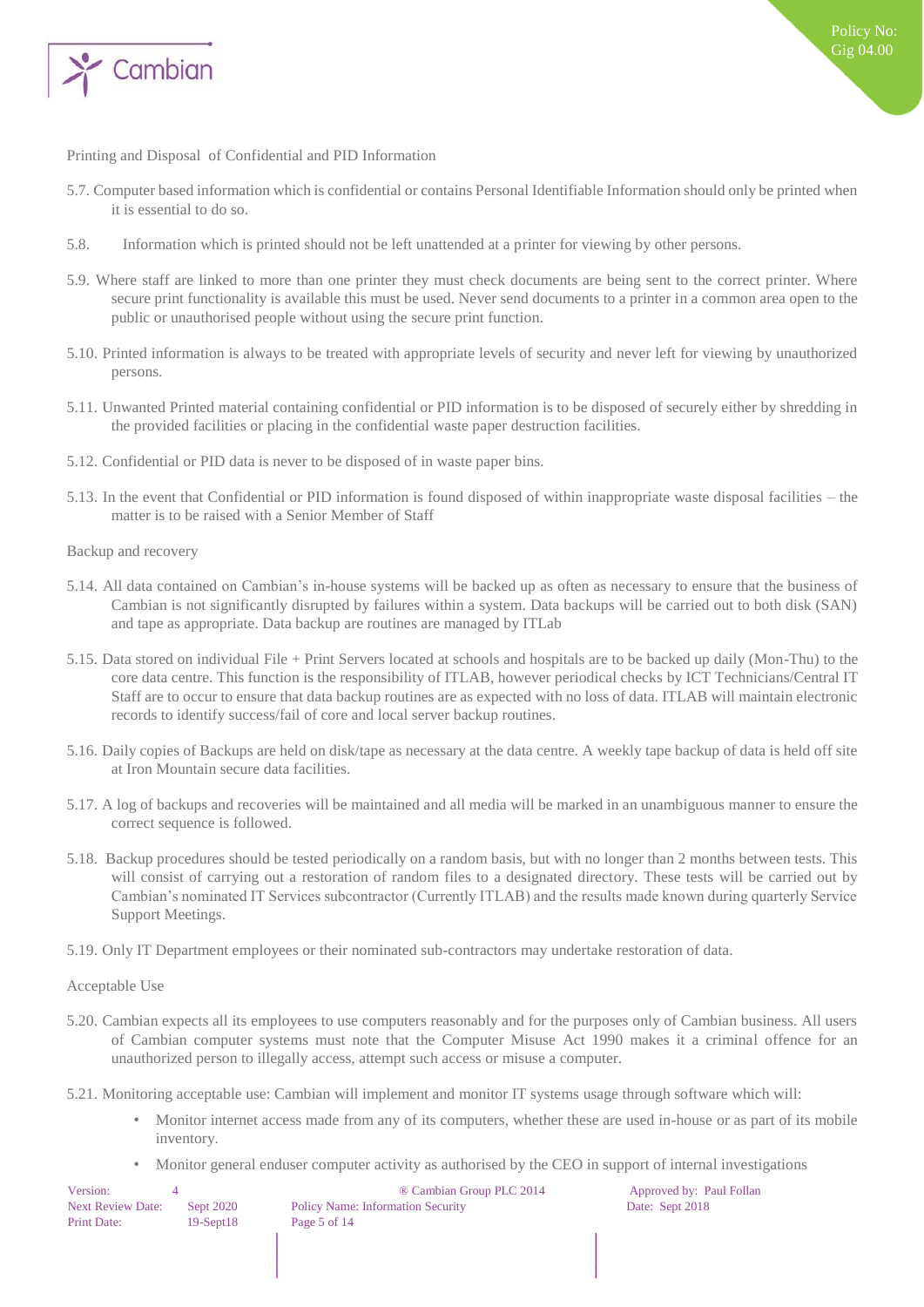

- Capture, store, index and retain all email traffic through its servers. Monitoring of ANY Email Account can only be authorised by the CEO or his designated deputy, The Group Company Secretary.
- Ensure that only properly licensed software, acquired by Cambian is deployed on its systems in accordance with the licence conditions.

#### <span id="page-5-0"></span>Monitoring of Email

- 5.22. The Company reserves the right to monitor employees' e-mails, but will endeavour to inform an affected employee when this is to happen and the reasons for it. The Company considers the following to be valid reasons for checking an employee's e-mail:
	- If the employee is absent for any reason and communications must be checked for the smooth running of the business to continue.
	- If the Company suspects that the employee has been viewing or sending offensive or illegal material, such as material containing racist terminology or nudity (although the Company understands that it is possible for employees inadvertently to receive such material and they will have the opportunity to explain if this is the case).
	- If the Company suspects that an employee has been using the e-mail system to send and receive an excessive number of personal communications.
	- If the Company suspects that the employee is sending or receiving e-mails that are detrimental to the Company.
	- 5.23. When monitoring e-mails, the Company will, wherever possible, confine itself to looking at the address and heading of the e-mails. Employees should mark any personal e-mails as such and encourage those who send them to do the same. The Company will avoid, where possible, opening e-mails clearly marked as private or personal.
	- 5.24. The Company reserves the right to retain information that it has gathered on employees' use of e- mail for a period of one year.
	- 5.25. ONLY the CEO can authorise monitoring of an individual's email account. ANY request for an email account to be monitored is to be forwarded in writing or via Email to the Company Secretary at Company Head Office in the first instance.
	- 5.26. Prevention of software installation: Cambian will further restrict end-user modification of systems by using security settings which:
		- o Prevent installation of any software other than by authorised, qualified IT employees acting with proper authority.
		- o Prevent user access to computer settings and hardware configurations and these shall only be modified by authorised, qualified IT employees acting with proper authority.
		- o Where possible, Cambian will prevent access to unsuitable web sites. Cambian will do this through a mix of Internet and Firewall Filtering solutions.

#### <span id="page-5-1"></span>Anti-Virus:

- 5.27. Cambian will maintain Kaspersky Endpoint (antivirus software) on all systems which are potentially subject to attack. IT will ensure that regular updates are being received.
- 5.28. For all in-house systems connected to the network, this will be kept up to date and refreshed as often as new data is received from the anti-virus software provider.
- 5.29. For mobile systems, connecting to the Cambian network or direct to the internet will automatically trigger an update to the latest version.

Version: 4 8 4 9 Cambian Group PLC 2014 Approved by: Paul Follan Next Review Date: Sept 2020 Policy Name: Information Security Date: Sept 2018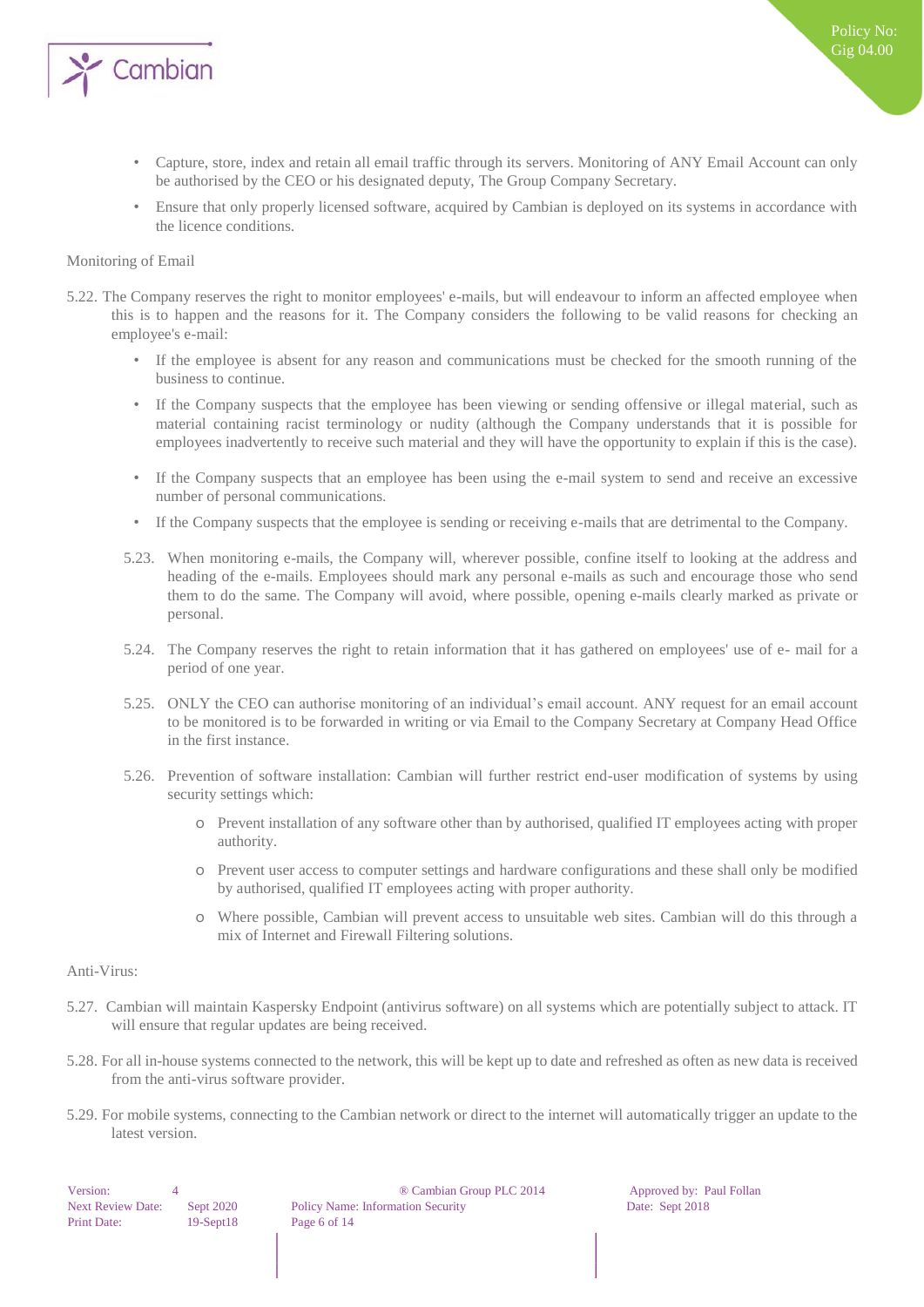

- 5.30. Anti-Virus Treatment of e-Mails: Since end users are not permitted under Cambian policy to install software on their systems, any emails containing executable files should be isolated and quarantined automatically. This provision should include files with the extensions .exe, .bat, .scr, .vbs, .eml. Receipt of such files should be treated as a security event and reported accordingly. As this is not a normal method of distributing software upgrades and fixes, even if the file appears to come from a safe source it should be treated with suspicion.
- 5.31. Anti-Virus Alert: From time to time, warnings are issued of potential internet exploits which may require special attention (e.g. major denial of service or bot attacks). In this case, Cambian will obtain advice from Kaspersky or ITLAB as to the best methods of avoiding adverse effects and put these into action.

#### <span id="page-6-0"></span>Anti-Virus Action

- 5.32. When a virus alert occurs on a computer the computer will be turned off and isolated from the network.
- 5.33. IT's responsibility in this case is:
	- Verify the existence of the virus
	- Identify the source of the virus
	- Determine the spread of the virus internally and externally
	- Obtain the risk assessment of the virus from Kaspersky
	- If necessary, disable the WAN until the virus has been eliminated
	- Cleanse all infected computers
	- Warn any external parties who may have been affected
	- If appropriate, inform Kaspersky of a new virus.
	- 5.34. A Security Incident report should be completed.
	- 5.35. If it is suspected that the virus was introduced maliciously then a report is to be submitted to the Information Security Manager detailing the circumstances and effects upon Cambian business practice.

#### <span id="page-6-1"></span>Data Encryption

- 5.36. Cambian will provide a facility to encrypt files sent by e-mail or transportable media, which are of sufficient strength to resist attacks by non-specialised agencies. This is currently considered to be 128- bit encryption for built-in data security and 256-bit encryption for forwarding data via email or media such as CD and DVD.
- 5.37. At present, given Cambian's network security controls there is no general requirement for any in-house data to be encrypted.
- 5.38. Any confidential information sent by email should be sent only once it has been encrypted.
- 5.39. Company Data is only to be stored on business issued storage devices. These storage devices are limited to Company Servers, desktops, laptops and encrypted USB Devices.
- 5.40. The storage of data on unencrypted devices is strictly forbidden.
- 5.41. USB Media Devices will only be issued by the IT Department on an as needed basis. Requests for issue of Encrypted USB Devices are to be processed by the Unit or Individuals Line Manager to the Head of IT.
- 5.42. USB devices will only be issued to named individuals for use by that individual. Use of USB Departments for generic departmental use is not allowed.
- 5.43. USB devices are to be encrypted to 256 AES/FIPS 197.

| Version:                 | 4 |             |
|--------------------------|---|-------------|
| <b>Next Review Date:</b> |   | Sept 2020   |
| <b>Print Date:</b>       |   | $19-Sept18$ |

® Cambian Group PLC 2014 Approved by: Paul Follan Policy Name: Information Security Date: Sept 2018 Page 7 of 14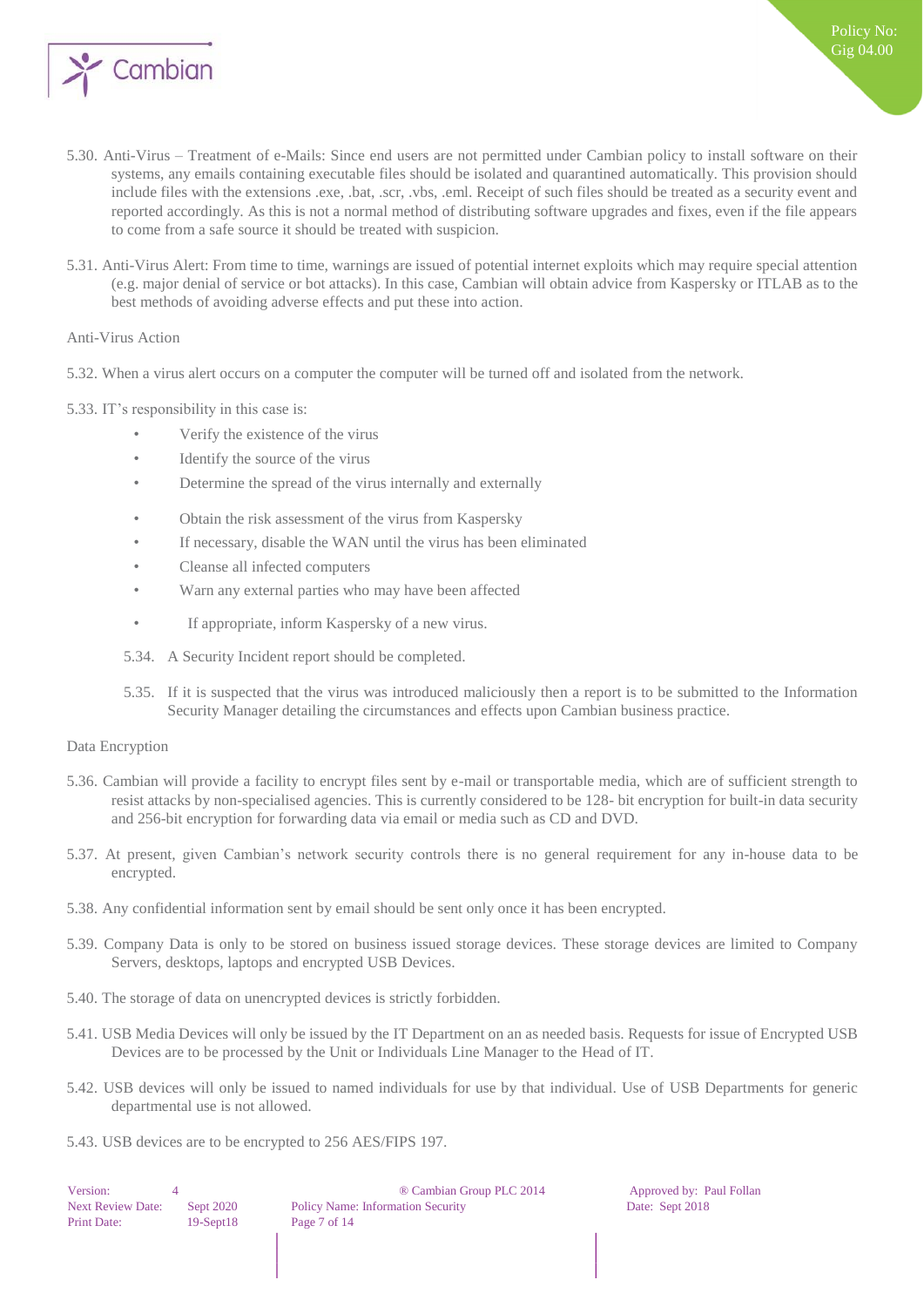

5.44. Use of Personnel USB, CD/DVD, or any portable device for holding or transporting company information whether encrypted or otherwise is strictly forbidden.

<span id="page-7-0"></span>Business Continuity/Disaster Recovery

- 5.45. IT will, in conjunction with other departments, develop, maintain and periodically test a Business Continuity/Disaster Recovery plan. This will identify, assess and evaluate possible incidents and their effect on Cambian and its operations.
- 5.46. The plan will be developed by the Information Security Manager and will be updated whenever there is a material change in the circumstances of the business (e.g. new premises).

#### <span id="page-7-1"></span>Access Control

- 5.47. Access to any of Cambian's IT facilities or data is restricted to authorised users only. All access to systems and data will be controlled by means of password-controlled accounts which will be issued to authorised users only.
- 5.48. Maintenance of software and hardware related to access control will be carried out by members of the IT Department or authorised vendor employees under the supervision of members of the IT Department. All changes and updates will be risk assessed in advance and a record of changes will be maintained which will include the names of those responsible and dates undertaken.
- 5.49. These accounts will be maintained in a security environment based on Microsoft's Active Directory (AD). This will be maintained in a manner which is sufficiently granular as to allow users to be allocated just such access rights as they need to carry out their responsibilities. Access to the AD change facilities should be tightly restricted and limited to named individuals with security responsibility.
- 5.50. This approach should allow the minimisation of the number of IDs and passwords required. In general, a non-IT user should have a single ID and password which is used for access to all systems and data to which they have legitimate access.
- 5.51. New accounts: If a new ID is required for a new or temporary employee, this should be processed as part of the induction process and the request will come from local or central HR. A new user should be allocated appropriate access through AD (Active Directory) and be provided with an ID and a temporary password which can be used once only. The new user will be instructed that they must devise and record a new password as part of their initial sign on to the system.
- 5.52. Authorisation to use an application or access specific data is controlled and users will be granted access only to such applications and data as they require to carry out their duties.. When applications offer the facility to create different levels of user (e.g. 'Administrator', 'User') this should be used and system users should be granted the lowest level of access commensurate with being able to carry out their duties.
- 5.53. Account modification: Requests for changes if a system user (including IT employees) requires changes to their access (for example, access to a new application), then a request, agreed by the local Head of Establishment or function manager will be received. If this is in order the change will be made to the AD and logged.
- 5.54. Retirement and Deletion of accounts: As soon as an employee leaves Cambian's service, or in case of severe disciplinary matters as soon as IT is notified of the requirement, access to the account associated with the person will become restricted such that only IT Department employees can have access. The account will not normally be deleted until three calendar months after the departure of the employee to allow any transfer of data (To include email) or similar activities have been completed. In extenuating circumstances the account may be retained indefinitely if an appropriate business case is raised.
- 5.55. IT users may need to have more than one form of access in that they may require a normal security level ID for day to day tasks, but an elevated access for systems maintenance purposes. It is mandatory that such elevated access is used ONLY when such tasks are actually being carried out. In all other respects, the elevated account maintenance should be subject to the same restrictions as a normal account.

Version: 4 8 4 9 Cambian Group PLC 2014 Approved by: Paul Follan Next Review Date: Sept 2020 Policy Name: Information Security Date: Sept 2018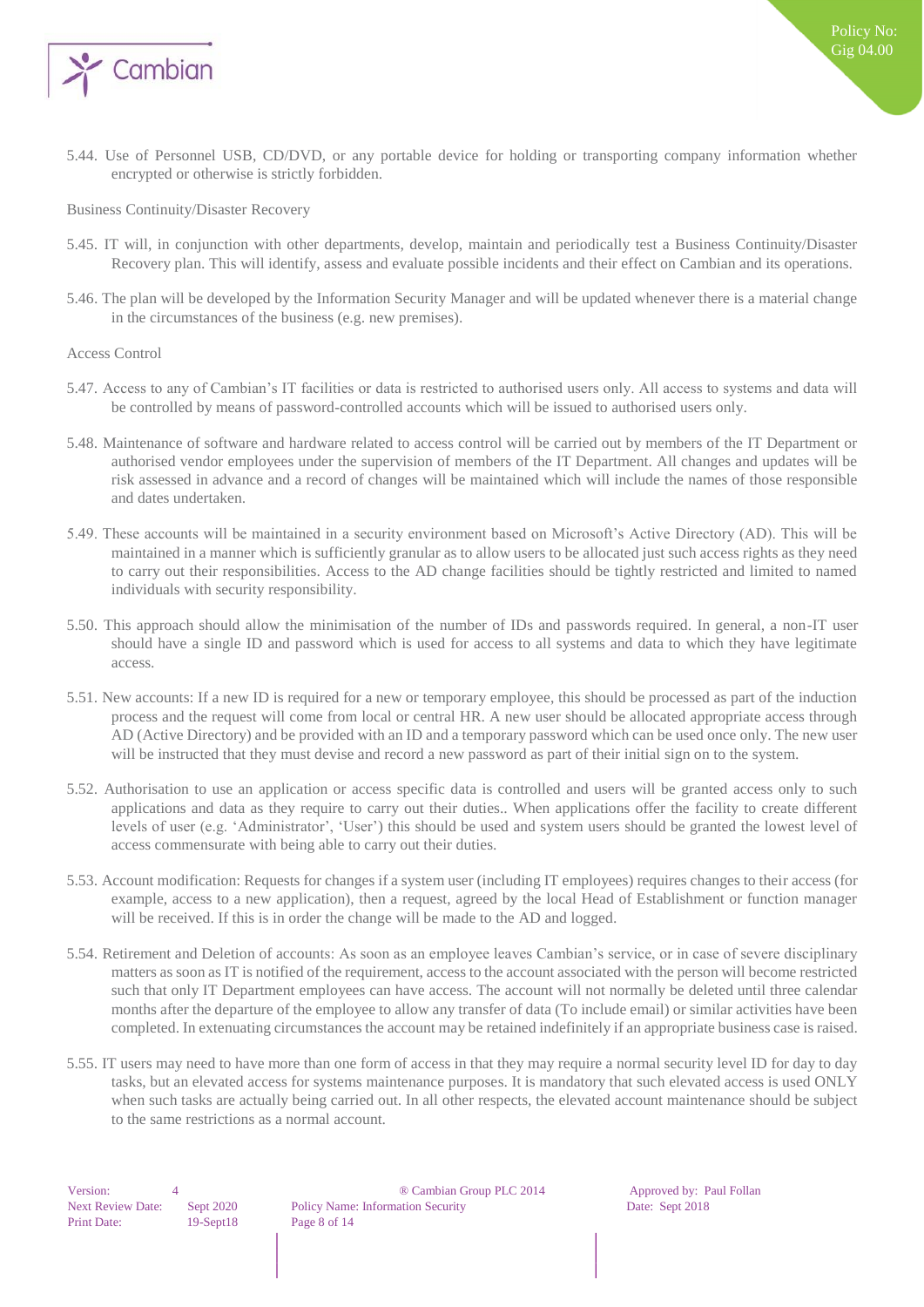

- 5.56. Passwords will be maintained according to the rules set out in the Acceptable Use Policy. Passwords must:
	- Not be names or have other obvious connection to the user.
	- Be changed regularly and not be repeated.
	- Be a mixture of letter, numbers and symbols
	- Be kept secret.
	- Not be shared or disclosed to ANY party, even if they claim to be from IT, management or an external party such as the police.
	- 5.57. Passwords should normally be changed on a regular basis under software control currently by default this is every 42 days.
	- 5.58. Forgotten passwords: If a password is forgotten, a new temporary password may be requested from IT. This will be issued only once IT has determined that the requestor is the correct person associated with the ID for which the password is to be issued. The password issued will be capable of allowing a single access to the system for the purposes of setting up a new password.
	- 5.59. A log of forgotten password requests will be maintained.
	- 5.60. Compromised password: If a user has reason to believe that their access has become compromised by exposure of a password, a new password is to be issued, and the incident recorded as a Security Event.

#### <span id="page-8-0"></span>Network Security

- 5.61. Access to all of Cambian's networks is restricted to authorised users who are identified in the Active Directory (AD). Any changes to the AD apart from those relating to the maintenance of user accounts will only be carried out after a risk assessment and approval from the Information Security Manager.
- 5.62. In general, no third party equipment should be attached to Cambian's network. If, for maintenance or upgrade reasons, it becomes necessary to connect non-Cambian owned hardware to Cambian's network, a risk assessment should be carried out. The following courses of action should be considered:
	- Can the task be undertaken by disconnecting any Cambian hardware affected from the network?
	- Can the task be undertaken on a sub network isolated by firewalls and other security from the rest of the network?
	- Can the work be carried out at times when adverse outcomes (i.e. system or network failure) will have least effect?
	- Can all Cambian data (or at least confidential data) be isolated from the non-Cambian device?
- 5.63. Before any connection is permitted, it is essential that:
	- The third party company has formally agreed in writing to accept Cambian's terms of security and confidentiality
	- The Information Security Manager has given explicit agreement and permission to the connection.

#### <span id="page-8-1"></span>Physical Security

- 5.64. Access to any IT assets which do not require physical access by end-users will be restricted to just those employees (normally IT Department employees only) who need such access. All assets, such as servers, routers and similar items will be kept in secure facilities.
- 5.65. Computer users are to ensure that all display screens are placed such so as not to allow for oversight by unauthorised persons.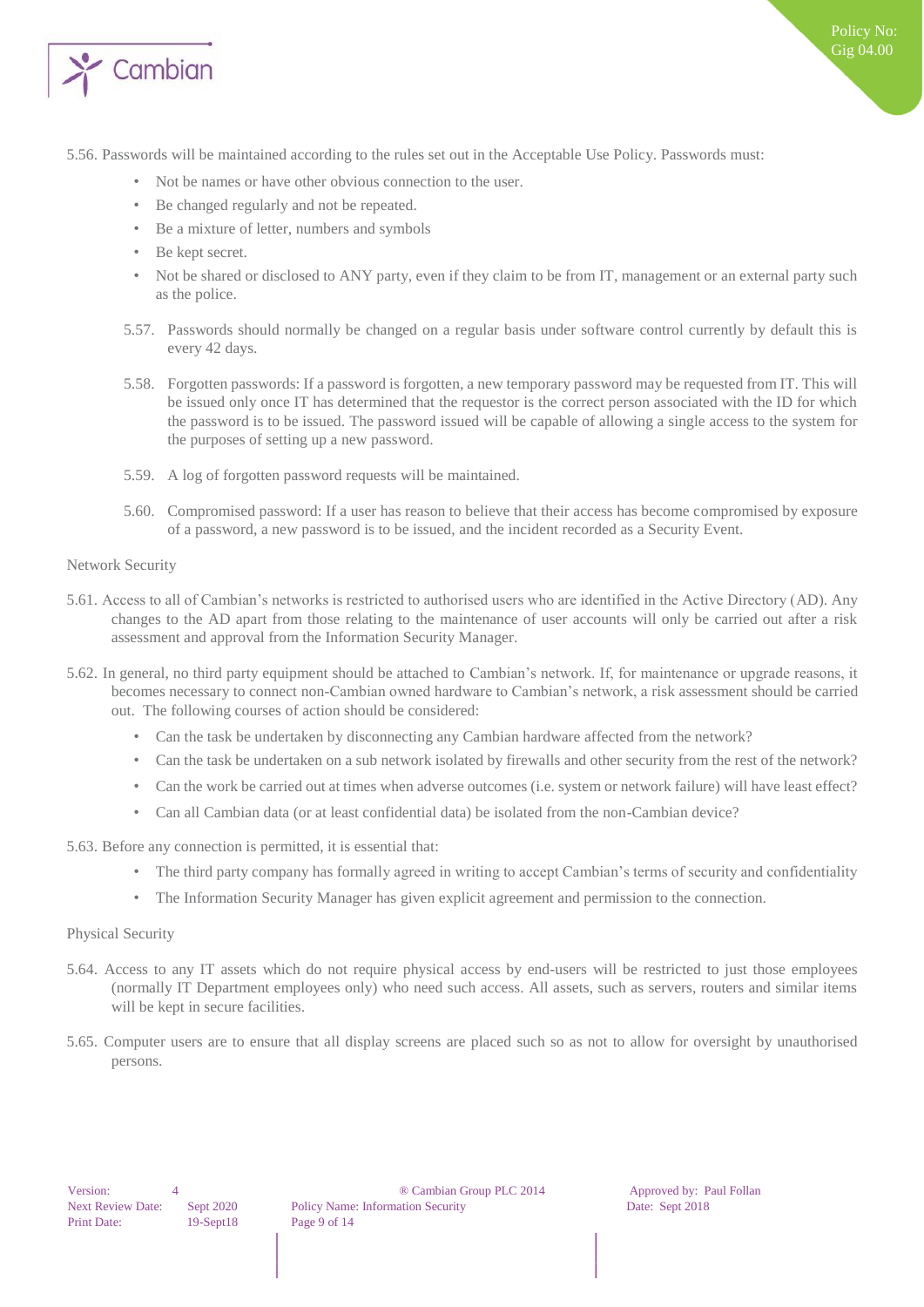

- 5.66. Access to such facilities must be strictly controlled and only named individuals will be permitted access. The types of location which require access restrictions of this nature include:
	- Server rooms
	- Communications rooms
	- Communication Cabinets
	- Rooms containing patch panels
	- Rooms containing switches, routers, firewall hardware machines
	- Any other rooms containing IT hardware which does not require end-user access.
	- 5.67. The Information Security Manager is responsible for ensuring that there are suitable environmental controls in place for server and network equipment assets (UPS, air conditioning, fire suppression etc.).
	- 5.68. Where possible, hardware assets will be physically secured in their environment. For example, servers and communications device may be physically placed in a rack and secured with locking devices.

#### <span id="page-9-0"></span>Firewalls

- 5.69. All Cambian networks will have firewall protection separating them from other networks of differing levels of trust. Firewalls will be used at all interfaces between networks.
- 5.70. Cambian will monitor internet activity with the use of firewall software/hardware and internet web monitoring software, which provides reports of Internet usage. This will operate in a bi-directional manner, thus protecting data held on Cambian servers from unauthorised remote access (hackers).
- 5.71. A copy of all firewall rule-sets will be maintained by the IT Department or their nominated subcontractors (Currently ITLAB).
- 5.72. All firewall rule changes will be subject to a risk assessment (where appropriate) and change-control procedures.
- 5.73. Access to firewalls is restricted to a limited number of individuals. Any request to gain access to a firewall must be approved by the IT Security Manager.
- 5.74. Internet access is provided only for business related and educational purposes. Internet access is not provided for private use. Internet access is monitored.

<span id="page-9-1"></span>Remote Access

- 5.75. Remote access is limited to authorised individuals via either SSL VPN or VPN Client and is controlled by access to the necessary Active Directory Group Account which authenticates such remote connections.
- 5.76. All individuals provided with remote access capability are authorised by the Technical Operations Manager via documented and authorised change control process.
- <span id="page-9-2"></span>Wireless Networks
- 5.77. Wireless networks are intrinsically less secure than hard-wired networks and have the potential for being attacked either for illegitimate use or for accessing information assets.
- 5.78. All wireless networks that allow access to Cambian's corporate network will use WPA authentication and TKIP encryption.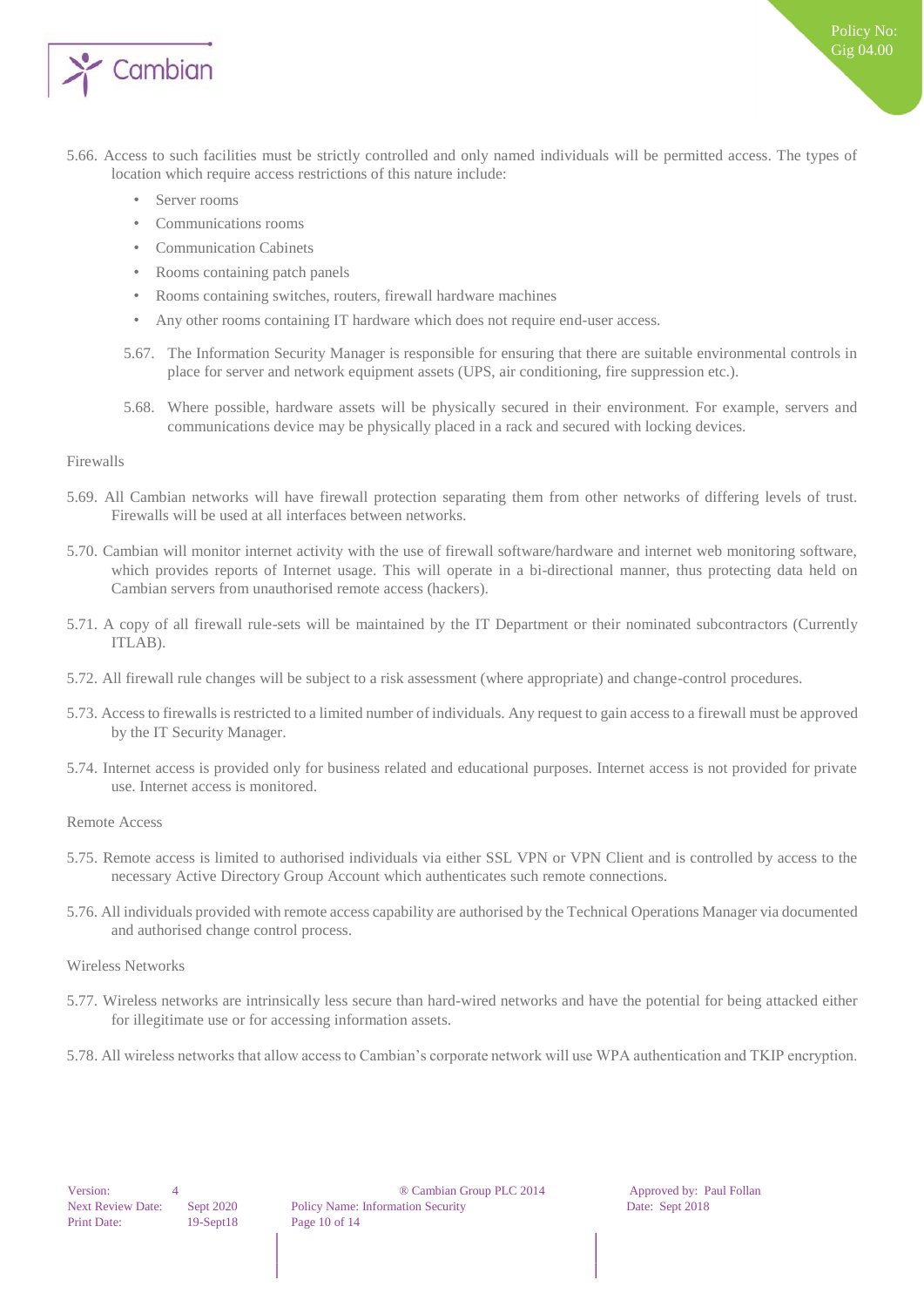

#### <span id="page-10-0"></span>Mobile Computing

- 5.79. Mobile computing whether from laptop computers, smart phones or other devices capable of storing and / or processing information presents risks and areas of concern in addition to those which apply to in-house systems. All provisions which apply to in-house systems apply equally to laptops and other mobile devices. For example, accounts set up on laptop systems should not give access to system settings, such as BIOS settings, or allow installation of software by non-IT employees.
- 5.80. Access methods other than secured wireless (including 3G/4G) shall be disabled on all devices capable of using them. This includes Bluetooth, IRDA (infra-red), GPS and any others which may apply.
- 5.81. Random periodic audits of software and data on laptops should be undertaken and recorded in an audit log.

Cambian should supply users with security devices such as Kensington locks, which assist users with the physical security of devices.

- 5.82. The IT Department should supply users with a suitable protective case for laptop and other mobile device.
- 5.83. It is understood that mobile users may need to access the Internet and email for personal reasons while travelling. Any Infringement of existing corporate IT policies to include non-appropriate Internet and email usage may be subject to disciplinary procedure.
- 5.84. When a mobile user connects to Cambian's network, this should enable an update to any anti-virus or other maintenance or security update which is outstanding for that machine.
- 5.85. Mobile devices (i.e. Laptops, Tablets and Smart Phones) are not to hold original versions of data and as a result there are no facilities provided to back up these devices. Any data is to be stored on the appropriate company servers with only off-line copies held locally only on a mobile device, synchronised whenever possible with a parent server.
- <span id="page-10-1"></span>Asset Management

<span id="page-10-2"></span>New assets

- 5.86. Requests for new assets will initially be passed to ITLAB and then the Internal Cambian IT Helpdesk for evaluation and approval.
- 5.87. All IT assets purchased will be recorded. On receipt, the individuating details (e.g. Item number / Licence number) will be recorded in an asset register.
- 5.88. A register of each hardware asset will be maintained. NOTE: Normally, a PC, or router or similar device will count as 'a hardware asset' rather than, for example a keyboard or a graphics card unless there is something special or unusual about it.
- 5.89. A new Laptop or Desktop, prior to deployment is to is to be loaded with the relevant corporate system image to ensure baseline standard of IT systems across the Group
- 5.90. Details of software loaded beyond the baseline image onto each computer will be maintained.
- 5.91. Each asset, whether hardware or software will be allocated an 'owner', who will be personally identified and who will be responsible for the day-to-day security and maintenance of the asset.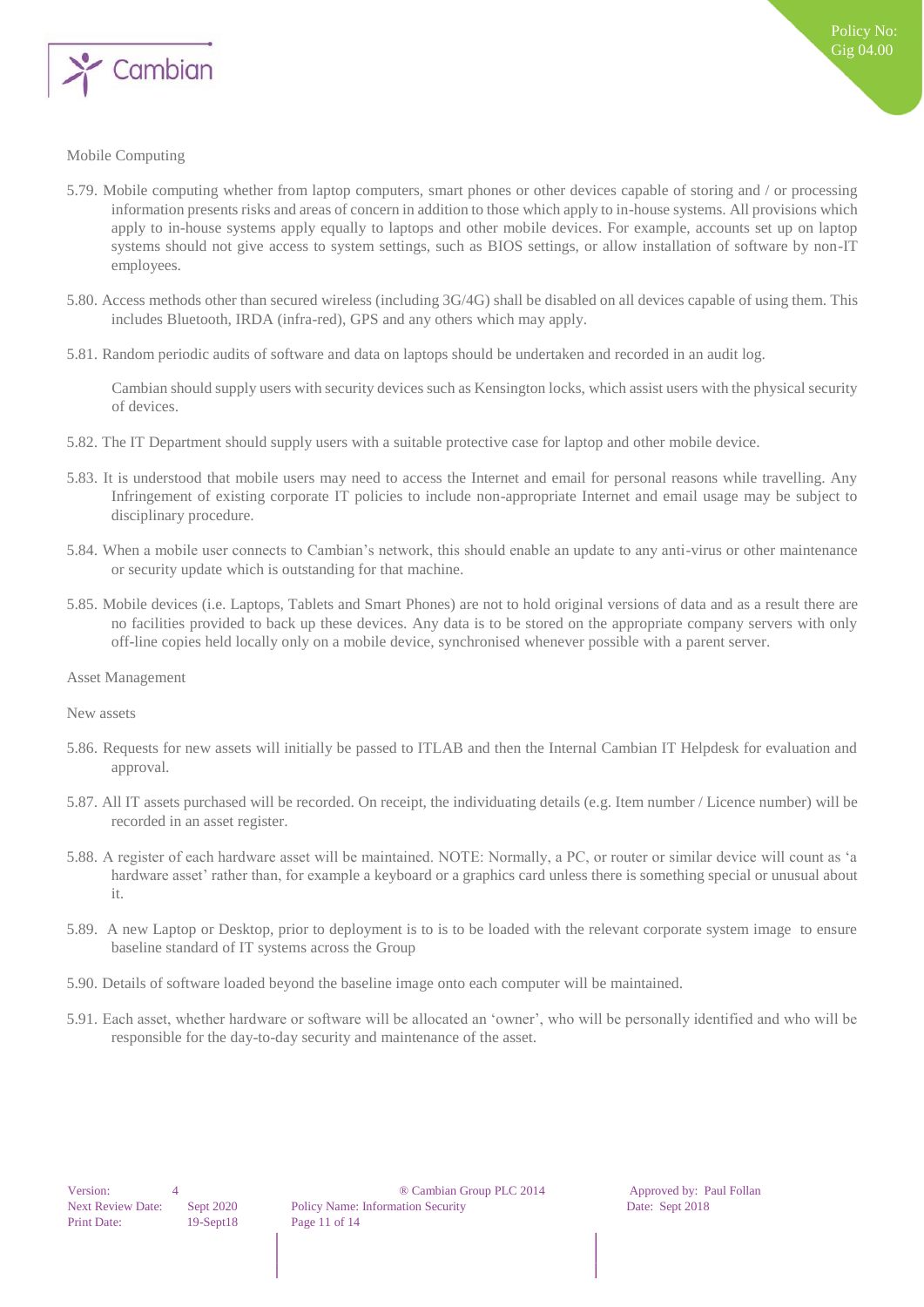

#### <span id="page-11-0"></span>Information Systems Assets

5.92. The nominated owner of each Information System Asset is responsible for:

- Documenting the access control processes and the associated access approval process for the asset
- Conducting a periodic risk assessment on the asset to a programme dictated by the Information Security Manager or Data Protection Officer in accordance with GIG 6: Risk Management Policy and Procedures.

#### <span id="page-11-1"></span>Audit of assets

- 5.93. A regular (twice yearly) audit of information assets will be conducted. Maintenance of assets
- 5.94. Only the IT Department or their nominated subcontractors are permitted to carry out maintenance of information assets.
- 5.95. Faults will be reported by users to the ITLAB Helpdesk via Email or by Telephone. The Helpdesk will record the details of the fault electronically and issue a 'ticket' with a unique reference number. These may consist of (but not be limited to) network access faults, internet access problems, hardware failure, operating system failure.
- 5.96. No action will be taken on faults until officially reported to the ITLAB Helpdesk and a reference number has been issued, unless the fault is of a severe nature (e.g. server failure). In the case of such failure, the electronic record will be recorded later.
- 5.97. IT will endeavour to clear major problems with 24 hours. For lesser reported faults, IT will endeavour to repair problems within 5 working days. If the delay to resumption of service is likely to be longer, IT will inform the department involved.

<span id="page-11-2"></span>Disposal of assets

- 5.98. When IT hardware has reached the end of its useful life or is beyond economical repair then arrangements are to be made, by the IT Department, with a reputable source for collection and disposal of such equipment. The authority of the Technical Operations Manager is to be obtained before disposal.
- 5.99. A certificate of destruction is to be obtained from the disposal company. This certificate is to be retained on file by the IT Department.
- 5.100. The Asset Register is to be amended to identify the disposal of the equipment.
- 5.101. In the event of a computer being disposed of all software is to be removed. Where the licence permits the software may be re-used or stored for future use. OEM software will be disposed of with the computer as these licences are nontransferable.
- 5.102. Prior to disposal all data is to be removed and the hard disk low level formatted. New Information Systems
- 5.103. The Information Security Manager will ensure that all new information systems, applications and networks will be subjected to a risk assessment to determine the security controls required.
- 5.104. This evaluation will include, but not be limited to the requirements for:
	- Physical security
	- Modes of access and network security
	- User access permissions and the associated approval processes
	- Disaster recovery
	- Administration responsibility
	- 5.105. No new system can be put into operation until the plan produced as a result of the risk assessment has been approved by the Information Security Manager.

| Version:                 |            |
|--------------------------|------------|
| <b>Next Review Date:</b> | Sept 202   |
| <b>Print Date:</b>       | $19-Sept1$ |

® Cambian Group PLC 2014 Approved by: Paul Follan Policy Name: Information Security Date: Sept 2018 18 **Page 12 of 14**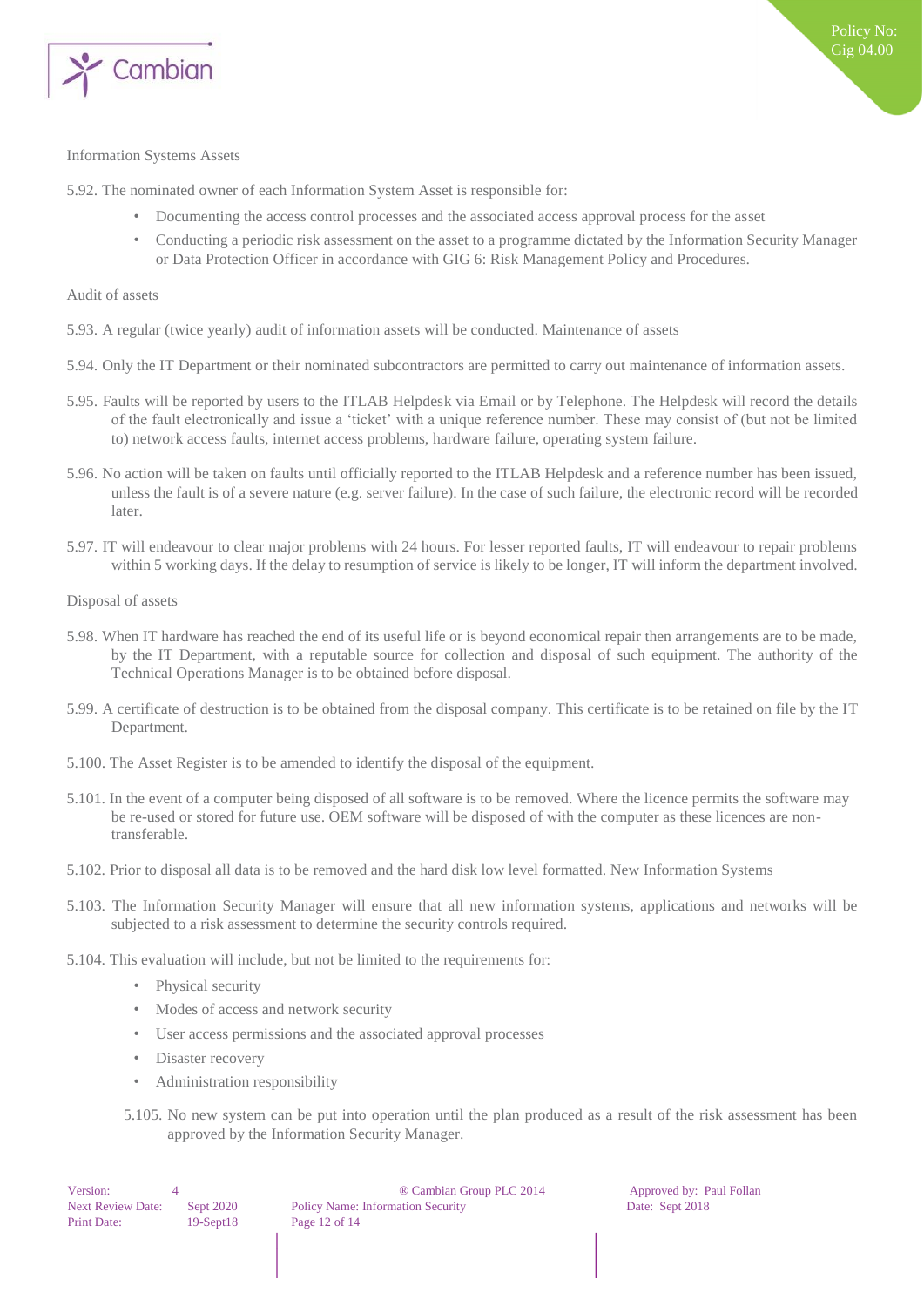

5.106. In addition and where appropriate, the Information Security Manager will ensure that the impact of any new system on GIG 3: Confidentiality and Data Protection Policy is assessed and has developed guidelines for Privacy Impact Assessments to support this requirement.

<span id="page-12-0"></span>Information Security Event Reporting and Management.

#### <span id="page-12-1"></span>Security Events

5.107. All information security events must be reported in line with the Data Breach Incident handling process (GIG 04.02) and recorded using GIG 4.01 - Incident Report. This sets out the details of an incident. The following table sets out who should be informed depending on the type of incident:

| Event description                                                                                                                                | <b>Initial Notifications</b> |                                 |                    |                         |             |  |
|--------------------------------------------------------------------------------------------------------------------------------------------------|------------------------------|---------------------------------|--------------------|-------------------------|-------------|--|
|                                                                                                                                                  | IT Helpdesk                  | Information<br>Security Officer | Caldicott Guardian | Data Protection Officer | <b>SIRO</b> |  |
| Damage to information<br>due to flood, fire or<br>environmental<br>other<br>reason                                                               |                              |                                 |                    |                         |             |  |
| theft<br>Loss<br>of<br><b>or</b><br>computer<br>mobile<br>O <sub>l</sub><br>device<br>computing<br>(including laptop, tablet<br>or mobile phone) |                              |                                 |                    |                         |             |  |
| Loss or theft of<br>portable media (CD,<br>DVD, USB memory<br>stick)                                                                             | ?                            |                                 |                    |                         |             |  |
| Disclosure of business<br>confidential or personal<br>information to wrong<br>person(s)<br>(via Email,<br>Courier, Fax,<br>Post,<br>Verbal)      |                              |                                 |                    |                         |             |  |
| Unauthorised disclosure<br>of business confidential<br>or personal information                                                                   | ✓                            |                                 |                    |                         |             |  |
| Computer Virus<br>Outbreak                                                                                                                       | $\checkmark$                 | ✓                               | $\checkmark$       | ✓                       |             |  |
| Corruption of<br>electronic information                                                                                                          | $\checkmark$                 | ✓                               |                    |                         |             |  |
| Unauthorised changes<br>to personal, clinical or<br>business confidential<br>information                                                         |                              |                                 |                    |                         |             |  |

Next Review Date: Sept 2020 Policy Name: Information Security Date: Sept 2018 Print Date: 19-Sept18 Page 13 of 14

Version: 4 8 8 © 2014 Approved by: Paul Follan